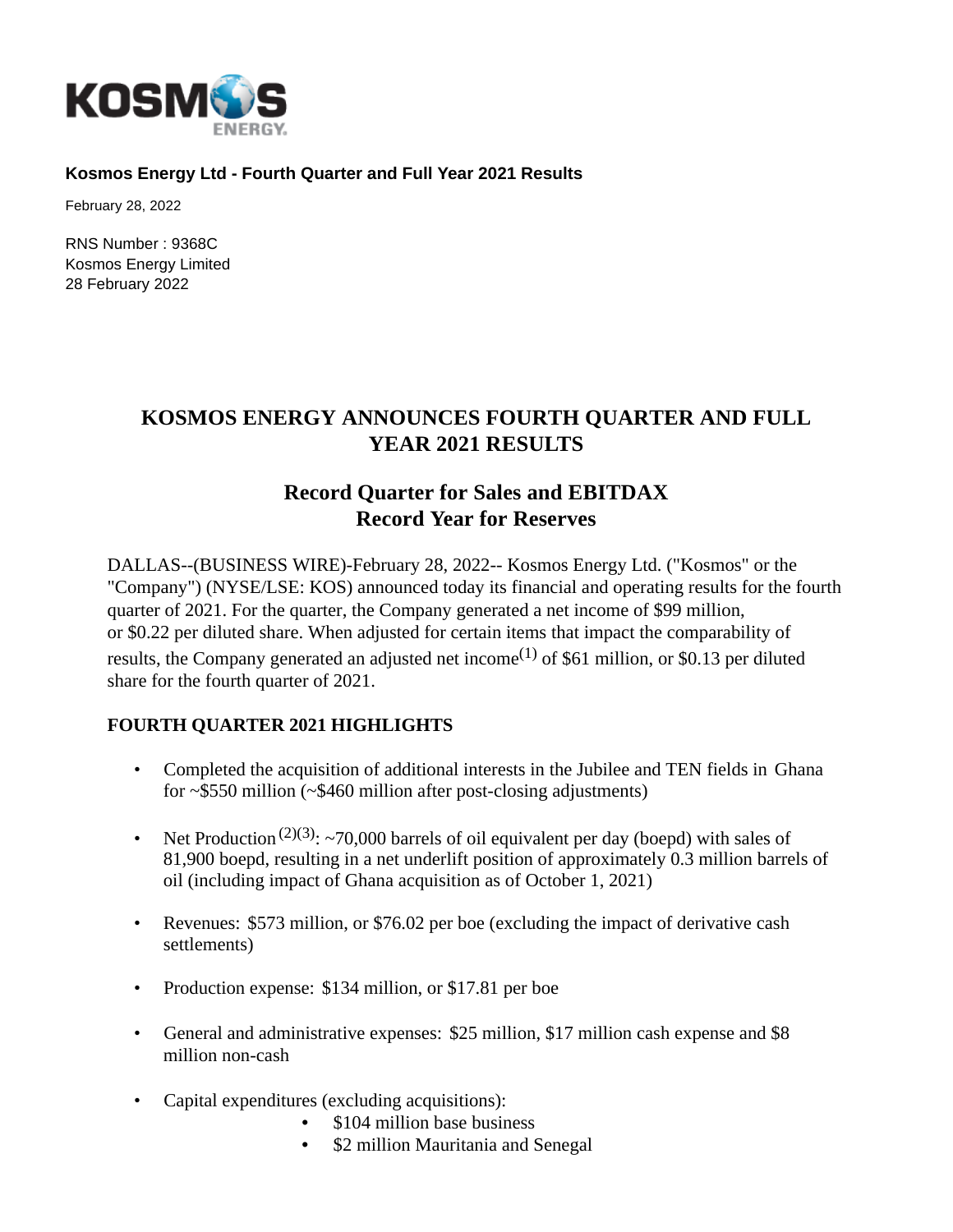- Generated free cash flow<sup>(1)</sup> of approximately \$136 million
- Ended the quarter with record 1P reserves of approximately 300mmboe and record 2P reserves of approximately 580mmboe

Commenting on the Company's 2021 performance, Chairman and Chief Executive Officer Andrew G. Inglis said: "In 2021, Kosmos rebuilt operational momentum across the portfolio and improved the balance sheet, finishing the year with a strong fourth quarter.

"Today, Kosmos has a differentiated portfolio that is fit for the future with high-quality, low-cost oil assets funding our growth in natural gas and LNG. Our record 2P reserves are balanced between oil and gas with a reserve life of over 20 years.

"With our existing assets and sanctioned projects, production is expected to grow around 50% in the next two years, and we plan to do that while further de-leveraging the balance sheet. As we deliver on this plan and new projects start up, sustainable free cash flow is expected to increase materially, creating the potential for meaningful shareholder returns.

"Our goal is to develop our portfolio in a responsible way, helping our host nations in Africa to expand access to affordable and reliable energy."

# **FINANCIAL UPDATE**

In October 2021, Kosmos successfully completed the acquisition of additional interests in the Jubilee and TEN fields in Ghana from Occidental Petroleum ("Oxy") for approximately \$550 million (~\$460 million after post-closing adjustments). The company raised approximately \$540 million through an equity and bond offering in October 2021 to fund the transaction. In November 2021, Tullow Oil and PetroSA exercised their pre-emption rights. Completion of the pre-emption transactions remains subject to finalizing definitive agreements and securing approval from the Government of Ghana.

Net capital expenditure for the fourth quarter of 2021, excluding acquisitions, was approximately \$106 million, slightly below Company guidance.

Kosmos exited the fourth quarter of 2021 with \$2.5 billion of net debt<sup>(1)</sup> and available liquidity of approximately \$0.8 billion. While net debt increased in the quarter, primarily driven by the financing of the Oxy Ghana transaction, leverage improved materially to exit 2021 at around 2.5x.

# **OPERATIONAL UPDATE**

# *Production*

Total net production<sup>(2)(3)</sup> in the fourth quarter of 2021 averaged approximately 70,000 boepd.

# *Ghana*

Production<sup>(3)</sup> in Ghana averaged approximately 39,400 barrels of oil per day (bopd) net in the fourth quarter of 2021. Kosmos lifted five cargos from Ghana during the quarter, one more than planned due to a late-December Jubilee lifting.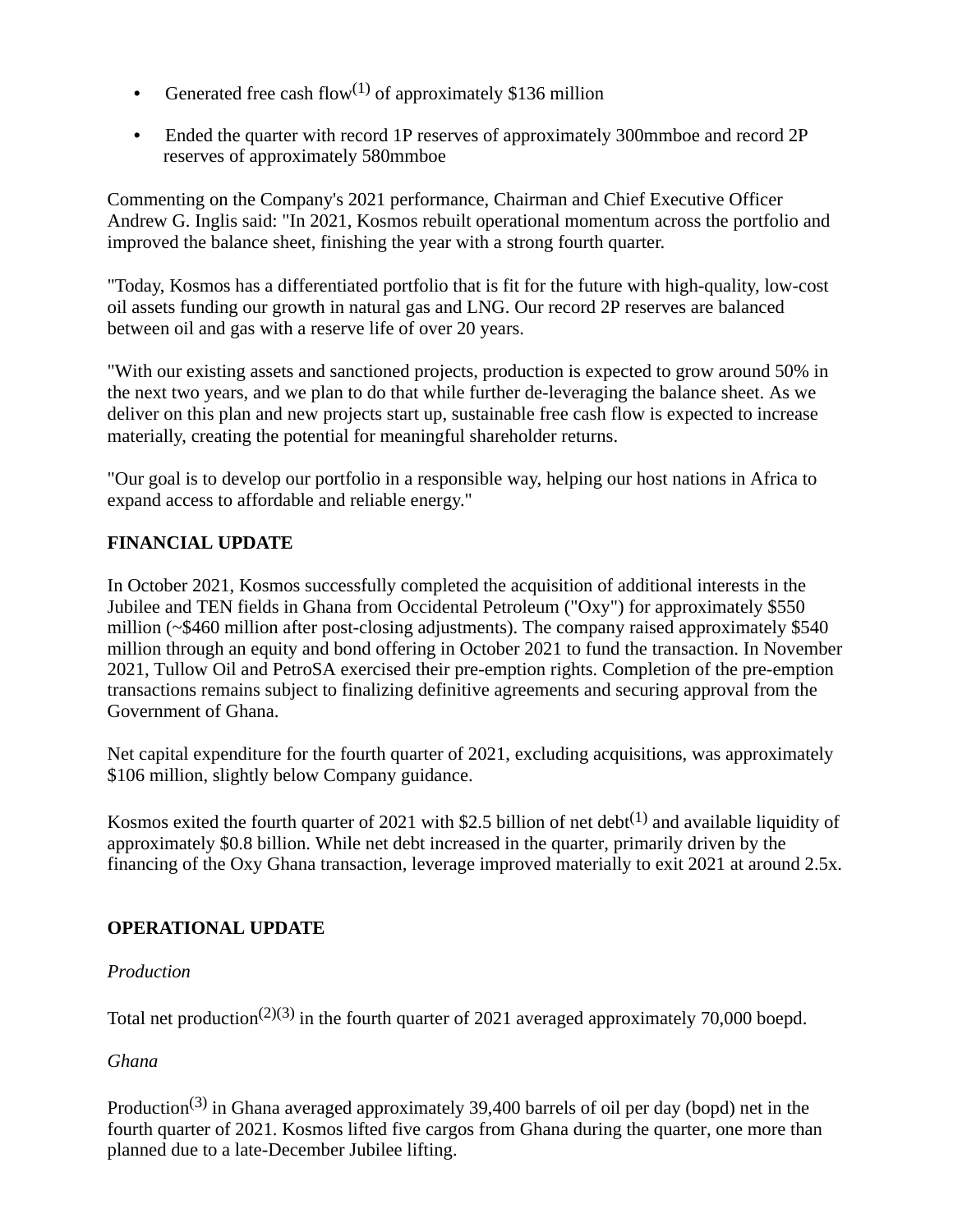At Jubilee, production averaged approximately 80,400 bopd gross during the quarter. At TEN, production averaged approximately 27,200 bopd gross for the fourth quarter.

The Jubilee water injector well (J55-W) came online around the end of the third quarter and the second Jubilee producer well (J57-P) came online late in the fourth quarter, increasing Jubilee production to above 90,000 bopd gross. At TEN, a gas injector well came online early in the fourth quarter to add pressure support to the Ntomme field.

High reliability of the Ghana production facilities continues, with uptime of the Jubilee and TEN FPSOs averaging around 98% in the fourth quarter as well as high levels of water injection and gas offtake from the Government of Ghana. This performance has continued into 2022 with record levels of water injection seen at Jubilee (>235,000 barrels of water per day) helping to optimize reservoir performance.

Infill drilling is expected to continue in 2022 with a full year of activity underpinning planned production growth in 2022 and 2023.

# *U.S. Gulf of Mexico*

Production in the U.S. Gulf of Mexico averaged approximately 20,800 boepd net (81% oil) during the fourth quarter, as production recovered from the impact of Hurricane Ida late in the third quarter.

Recently, Kosmos announced that the Winterfell-2 appraisal well encountered approximately 40 meters of net oil pay in the first and second horizons, with better oil saturation and porosity than pre-drill expectations. The exploration tail discovered an additional oil-bearing horizon in a deeper reservoir, which is also prospective in the blocks immediately to the north. The results of this appraisal well further define the resource potential in the central Winterfell area, with our current estimate around 100 million barrels gross. We are currently working with partners on a low cost, lower carbon development targeting sanction mid-year 2022, with first oil approximately 18 months after sanction.

### *Equatorial Guinea*

Production in Equatorial Guinea averaged approximately 30,400 bopd gross and 9,800 bopd net in the fourth quarter of 2021. As forecast, Kosmos lifted 1.5 cargos from Equatorial Guinea during the quarter.

Two of three planned infill wells in the Okume Complex began producing in the fourth quarter of 2021. These wells were the first new wells since 2015 and have added approximately 2,500 bopd gross of additional production to the field in the fourth quarter, supporting an increase in gross production to around 35,000 bopd in early January. The third planned well has been deferred, as the rig was utilized to plug and abandon an existing well in Equatorial Guinea and was required to mobilize for its next contract before it could complete the drilling of the last well.

### *Mauritania & Senegal*

The Greater Tortue Ahmeyim liquified natural gas (LNG) project has made steady progress in 2021 and was approximately 70% complete at year-end with the following milestones achieved in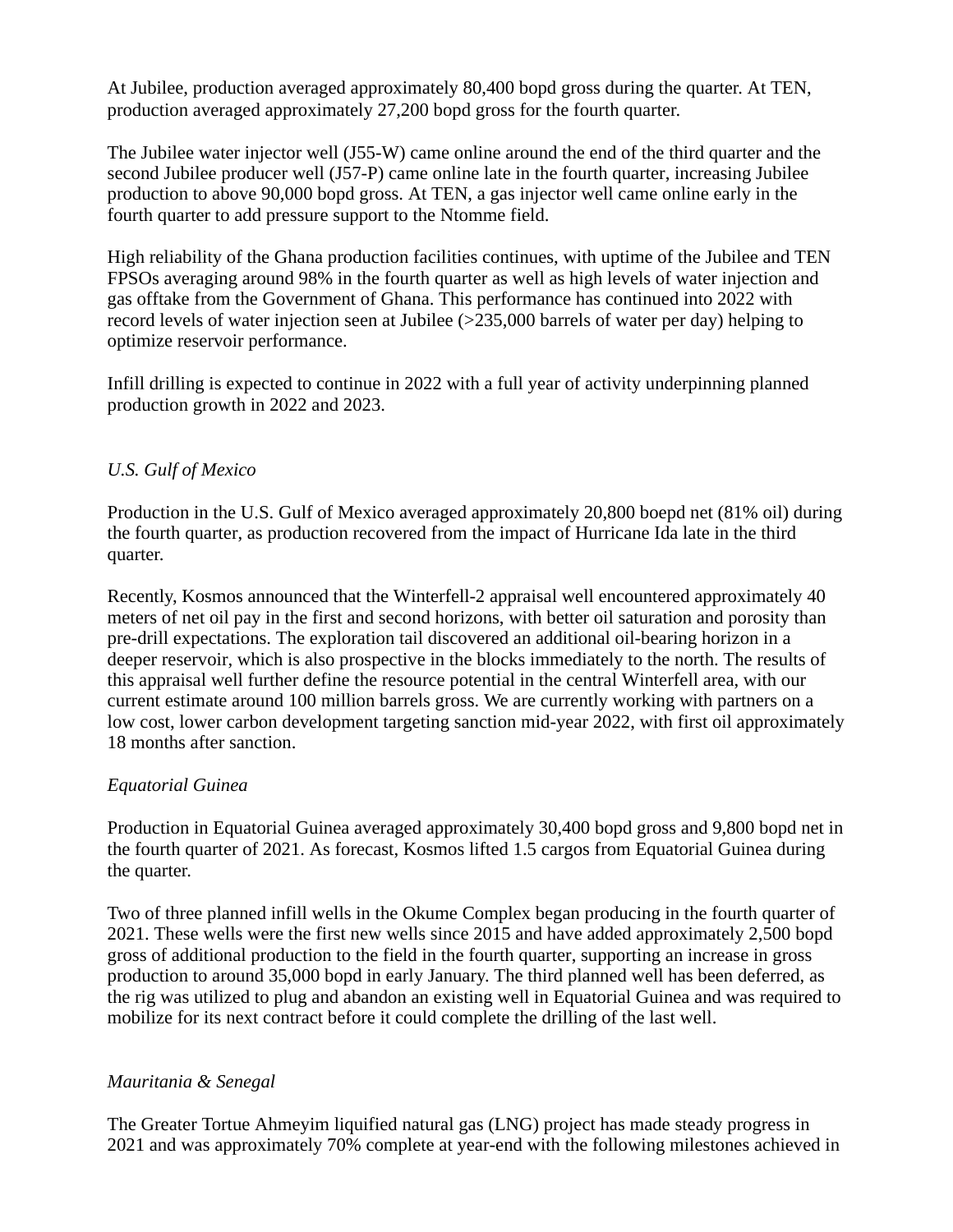the quarter and post quarter-end.

- FPSO: All eight process modules have been lifted onto the deck and mechanical completion of the process sub-systems is underway
- Breakwater: Construction completed of the 21st (and final) caisson of the breakwater
- Subsea: Pipe laying vessel completed its nautical trials in preparation for the offshore installation campaign in the second quarter of 2022
- FLNG: All four mixed refrigerant compressors lifted onboard and pipe rack installation operations commenced

# *Reserves*

At year-end 2021, Kosmos had 1P reserves of approximately 300 million barrels of oil equivalent, more than double the reserves at the end of 2020 reflecting robust reserves replacement from existing assets, recognition of Tortue 1P reserves and additional reserves from the acquired Ghana interests. 1P organic reserves replacement ratio was approximately 102%, and around 900% with the addition of Tortue Phase 1 and the acquired Ghana interests.

2P reserves as of year-end 2021 are approximately 580 million barrels, representing a 2P reservesto-production life of over 20 years. 2P organic reserves replacement ratio was approximately 114%, and around 600% with the addition of the acquired Ghana interests. Kosmos' year-end reserves have been independently evaluated by Ryder Scott.

# *2022 Capital Expenditure Budget*

Kosmos expects to spend approximately \$700 million in capital expenditures in 2022. Around \$400 million of the budget is related to the base business (Ghana, Equatorial Guinea and Gulf of Mexico assets) with around \$300 million related to our assets in Mauritania and Senegal. The base business capex includes approximately \$250-\$300 million of maintenance capital expenditures for development drilling, as well as integrity management. In addition, we expect to spend approximately \$100-\$150 million of growth capital expenditures to fund pre-investment for infrastructure supporting growth in the base business in 2023 and beyond (i.e. Jubilee Southeast and Winterfell). In Mauritania and Senegal, we expect to spend approximately \$250 million on Tortue Phase 1, with an incremental \$50 million on increased activity on Tortue Phase 2 and the BirAllah and Yakaar-Teranga hubs to advance the commercialization of our substantial gas resources. If Ghana pre-emption is completed, we would expect capital expenditures to reduce by up to \$40 million.

(1) A Non-GAAP measure, see attached reconciliation of non-GAAP measure

(2) Production means net entitlement volumes. In Ghana and Equatorial Guinea, this means those volumes net to Kosmos' working interest or participating interest and net of royalty or production sharing contract effect. In the Gulf of Mexico, this means those volumes net to Kosmos' working interest and net of royalty.

(3) 4Q net production numbers include pro forma impact from the Oxy Ghana acquisition assuming October 1, 2021 effective date

# **Conference Call and Webcast Information**

Kosmos will host a conference call and webcast to discuss fourth quarter 2021 financial and operating results today at 10:00 a.m. Central time (11:00 a.m. Eastern time). The live webcast of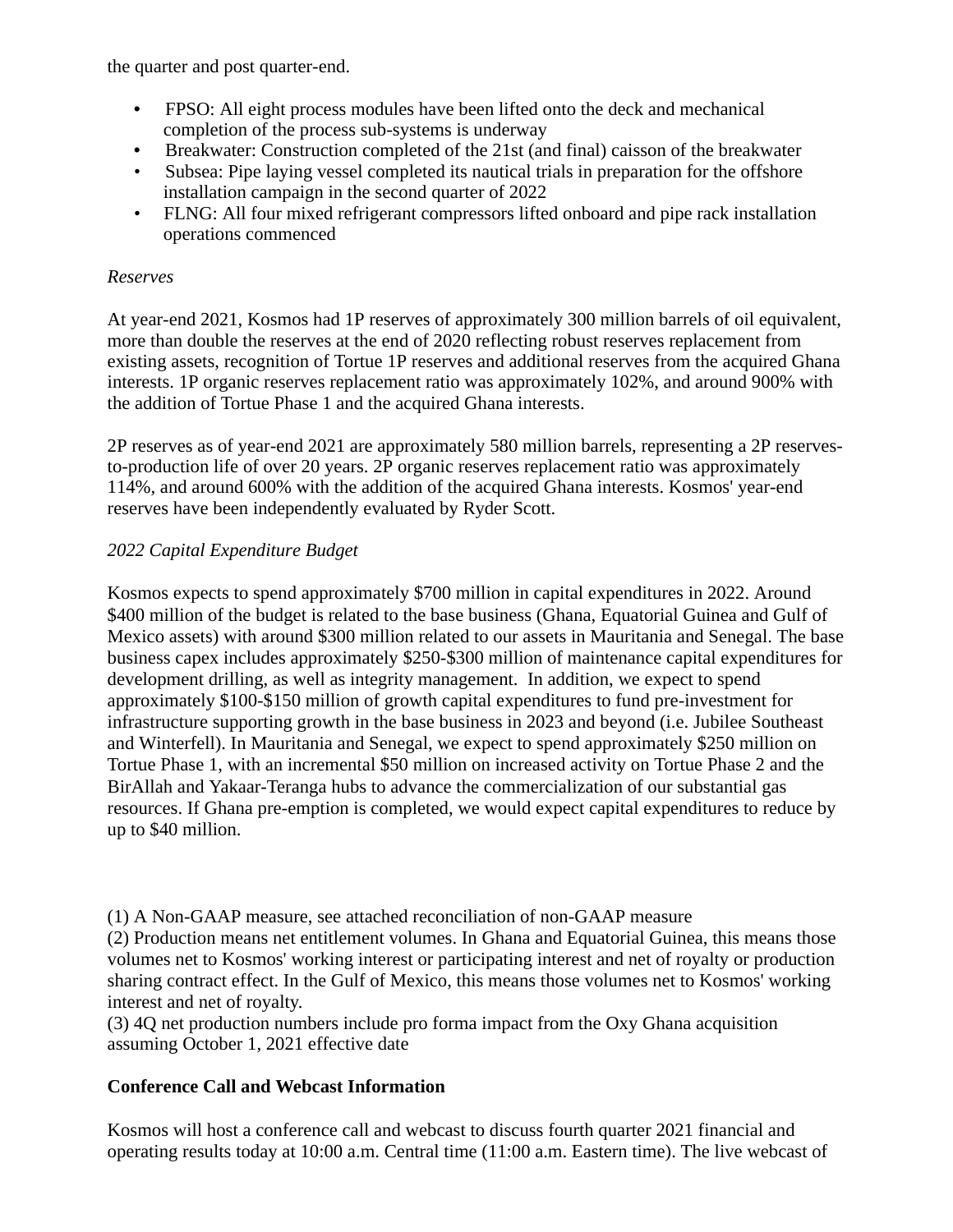the event can be accessed on the Investors page of Kosmos' website at [http://investors.kosmosenergy.com/investor-events.](http://investors.kosmosenergy.com/investor-events) The dial-in telephone number for the call is +1-877-407-0784. Callers in the United Kingdom should call 0800 756 3429. Callers outside the United States should dial +1-201-689-8560. A replay of the webcast will be available on the Investors page of Kosmos' website for approximately 90 days following the event.

#### **About Kosmos Energy**

Kosmos is a full-cycle deepwater independent oil and gas exploration and production company focused along the Atlantic Margins. Our key assets include production offshore Ghana, Equatorial Guinea and the U.S. Gulf of Mexico, as well as a world-class gas development offshore Mauritania and Senegal. We also maintain a proven basin exploration program in Equatorial Guinea, Ghana and the U.S. Gulf of Mexico. Kosmos is listed on the New York Stock Exchange and London Stock Exchange and is traded under the ticker symbol KOS. As an ethical and transparent company, Kosmos is committed to doing things the right way. The Company's Business Principles articulate our commitment to transparency, ethics, human rights, safety and the environment. Read more about this commitment in the Kosmos Sustainability Report. For additional information, visit [www.kosmosenergy.com.](http://www.kosmosenergy.com/)

### *Non-GAAP Financial Measures*

*EBITDAX, Adjusted net income (loss), Adjusted net income (loss) per share, free cash flow, and net debt are supplemental non-GAAP financial measures used by management and external users of the Company's consolidated financial statements, such as industry analysts, investors, lenders and rating agencies. The Company defines EBITDAX as Net income (loss) plus (i) exploration expense, (ii) depletion, depreciation and amortization expense, (iii) equity based compensation expense, (iv) unrealized (gain) loss on commodity derivatives (realized losses are deducted and realized gains are added back), (v) (gain) loss on sale of oil and gas properties, (vi) interest (income) expense, (vii) income taxes, (viii) loss on extinguishment of debt, (ix) doubtful accounts expense and (x) similar other material items which management believes affect the comparability of operating results. The Company defines Adjusted net income (loss) as Net income (loss) adjusted for certain items that impact the comparability of results. The Company defines free cash flow as net cash provided by operating activities less Oil and gas assets, Other property, and certain other items that may affect the comparability of results and excludes non-recurring activity such as acquisitions, divestitures and NOC financing. The Company defines net debt as the sum of notes outstanding issued at par and borrowings on the RBL Facility, Corporate revolver, and GoM Term Loan less cash and cash equivalents and restricted cash.*

*We believe that EBITDAX, Adjusted net income (loss), Adjusted net income (loss) per share, free cash flow, Net debt and other similar measures are useful to investors because they are frequently used by securities analysts, investors and other interested parties in the evaluation of companies in the oil and gas sector and will provide investors with a useful tool for assessing the comparability between periods, among securities analysts, as well as company by company. EBITDAX, Adjusted net income (loss), Adjusted net income (loss) per share, free cash flow, and net debt as presented by us may not be comparable to similarly titled measures of other companies.*

#### *Forward-Looking Statements*

*This press release contains forward-looking statements within the meaning of Section 27A of the Securities Act of 1933 and Section 21E of the Securities Exchange Act of 1934. All statements, other than statements of historical facts, included in this press release that address activities,*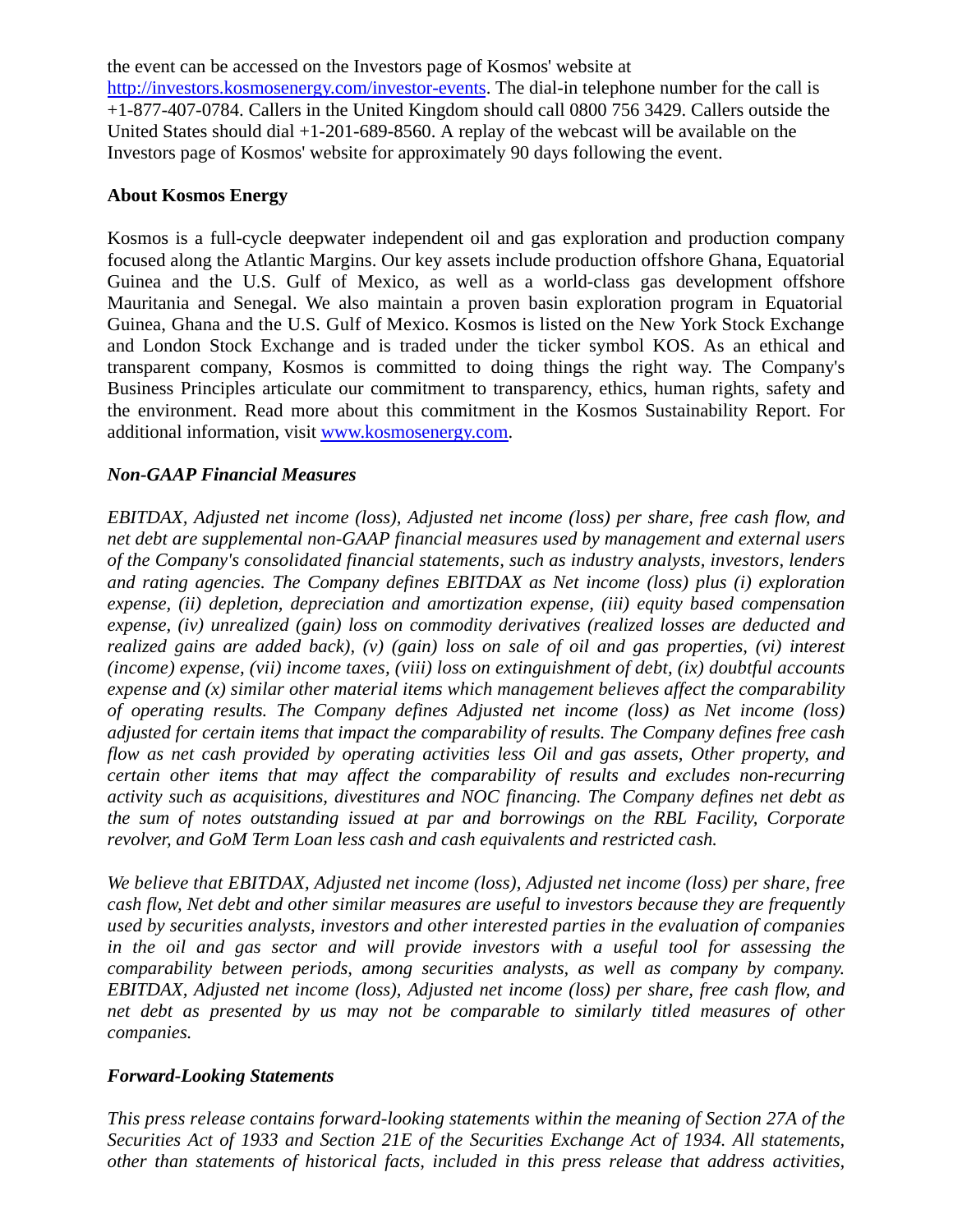*events or developments that Kosmos expects, believes or anticipates will or may occur in the future are forward-looking statements. Kosmos' estimates and forward-looking statements are mainly based on its current expectations and estimates of future events and trends, which affect or may affect its businesses and operations. Although Kosmos believes that these estimates and forward-looking statements are based upon reasonable assumptions, they are subject to several risks and uncertainties and are made in light of information currently available to Kosmos. When used in this press release, the words "anticipate," "believe," "intend," "expect," "plan," "will" or other similar words are intended to identify forward-looking statements. Such statements are subject to a number of assumptions, risks and uncertainties, many of which are beyond the control of Kosmos (including, but not limited to, the impact of the COVID-19 pandemic), which may cause actual results to differ materially from those implied or expressed by the forward-looking statements. Further information on such assumptions, risks and uncertainties is available in Kosmos' Securities and Exchange Commission ("SEC") filings. Kosmos undertakes no obligation and does not intend to update or correct these forward-looking statements to reflect events or circumstances occurring after the date of this press release, except as required by applicable law. You are cautioned not to place undue reliance on these forward-looking statements, which speak only as of the date of this press release. All forward-looking statements are qualified in their entirety by this cautionary statement.*

###

### **Kosmos Energy Ltd. Consolidated Statements of Operations (In thousands, except per share amounts, unaudited)**

|                                         | <b>Three Months</b> |         |                                    |                          |  |
|-----------------------------------------|---------------------|---------|------------------------------------|--------------------------|--|
|                                         | <b>Ended</b>        |         | <b>Years Ended</b><br>December 31, |                          |  |
|                                         | December 31,        |         |                                    |                          |  |
|                                         | 2021                | 2020    | 2021                               | 2020                     |  |
| <b>Revenues and other income:</b>       |                     |         |                                    |                          |  |
|                                         | \$                  | \$      | \$                                 |                          |  |
| Oil and gas revenue                     | 572,558             | 274,153 | 1,332,013                          | $\mathcal{S}$<br>804,033 |  |
| Gain on sale of assets                  |                     | 92,163  | 1,564                              | 92,163                   |  |
| Other income, net                       | 52                  |         | 262                                | $\overline{2}$           |  |
| Total revenues and other income         | 572,610             | 366,316 | 1,333,839                          | 896,198                  |  |
| <b>Costs and expenses:</b>              |                     |         |                                    |                          |  |
| Oil and gas production                  | 134,135             | 103,850 | 346,006                            | 338,477                  |  |
| Facilities insurance modifications, net | (5,081)             | 2,606   | (1,586)                            | 13,161                   |  |
| <b>Exploration</b> expenses             | 23,930              | 10,323  | 65,382                             | 84,616                   |  |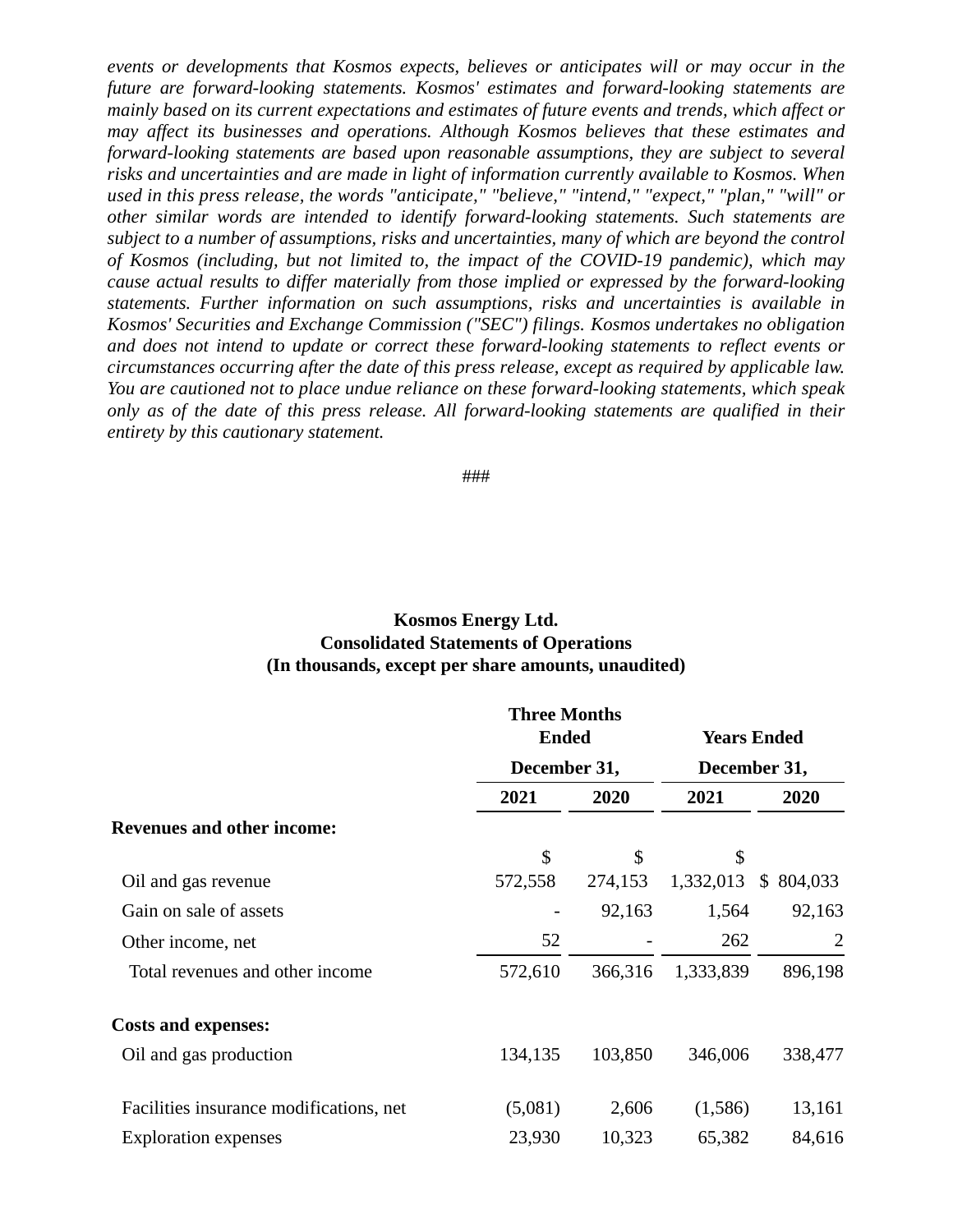| General and administrative                                                        | 24,901                 | 14,776                                   | 91,529    | 72,142                  |
|-----------------------------------------------------------------------------------|------------------------|------------------------------------------|-----------|-------------------------|
| Depletion, depreciation and amortization                                          | 174,605                | 159,472                                  | 467,221   | 485,862                 |
| Impairment of long-lived assets                                                   |                        | 3,139                                    |           | 153,959                 |
| Interest and other financing costs, net                                           | 37,644                 | 26,617                                   | 128,371   | 109,794                 |
| Derivatives, net                                                                  | 17,579                 | 51,956                                   | 270,185   | 17,180                  |
| Other expenses, net                                                               | 9,108                  | 9,840                                    | 10,111    | 37,802                  |
| Total costs and expenses                                                          | 416,821                | 382,579                                  | 1,377,219 | 1,312,993               |
| Income (loss) before income taxes                                                 | 155,789                | (16,263)                                 | (43,380)  | (416,795)               |
| Income tax expense (benefit)                                                      | 57,073                 | (24,219)                                 | 34,456    | (5,209)                 |
| Net income (loss)                                                                 | $\mathbb{S}$<br>98,716 | $\mathsf{\$}$<br>7,956 \$                | (77, 836) | \$<br>(411,586)         |
| Net income (loss) per share:                                                      |                        |                                          |           |                         |
| <b>Basic</b>                                                                      | \$                     | $0.22$ \$<br>$0.02 \text{ }$ \$          | (0.19)    | \$<br>(1.02)            |
| Diluted                                                                           | \$                     | $0.22 \text{ }$ \$<br>$0.02 \text{ }$ \$ | (0.19)    | $\mathcal{S}$<br>(1.02) |
| Weighted average number of shares used to<br>compute net income (loss) per share: |                        |                                          |           |                         |
| <b>Basic</b>                                                                      | 443,451                | 405,455                                  | 416,943   | 405,212                 |
| Diluted                                                                           | 456,557                | 406,388                                  | 416,943   | 405,212                 |
| Dividends declared per common share                                               | \$                     | \$                                       | \$        | 0.0452<br>$-$ \$        |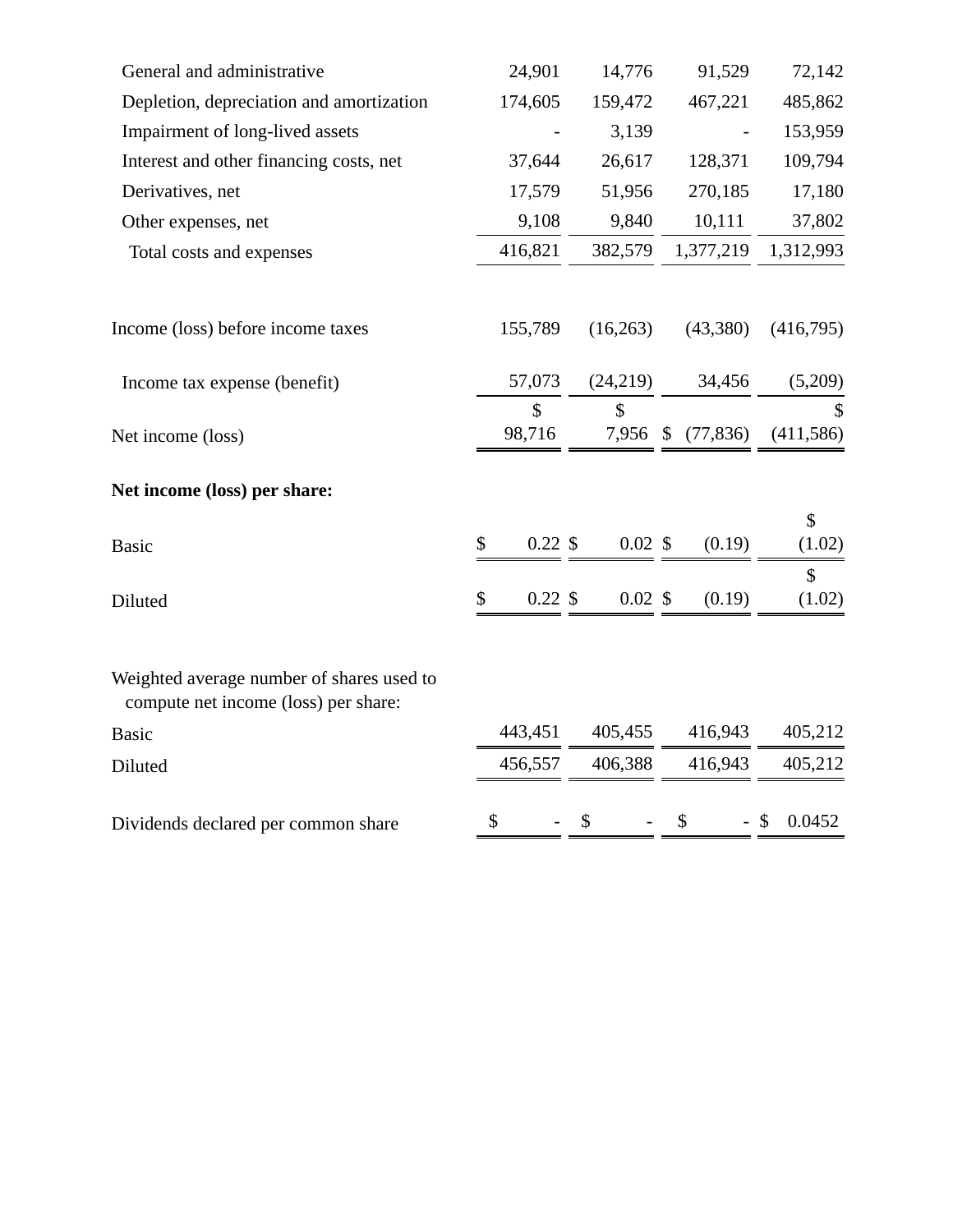# **Kosmos Energy Ltd. Condensed Consolidated Balance Sheets (In thousands, unaudited)**

|                                            | 2021             | December 31, December 31,<br>2020 |
|--------------------------------------------|------------------|-----------------------------------|
| <b>Assets</b>                              |                  |                                   |
| Current assets:                            |                  |                                   |
| Cash and cash equivalents                  | \$<br>131,620 \$ | 149,027                           |
| Receivables, net                           | 177,526          | 78,813                            |
| Other current assets                       | 232,806          | 172,451                           |
| Total current assets                       | 541,952          | 400,291                           |
| Property and equipment, net                | 4,183,987        | 3,320,913                         |
| Other non-current assets                   | 214,712          | 146,389                           |
|                                            | \$               | \$                                |
| <b>Total assets</b>                        | 4,940,651        | 3,867,593                         |
| Liabilities and stockholders' equity       |                  |                                   |
| <b>Current liabilities:</b>                |                  |                                   |
| Accounts payable                           | \$<br>184,403 \$ | 221,430                           |
| <b>Accrued liabilities</b>                 | 250,670          | 203,260                           |
| Current maturities of long-term debt       | 30,000           | 7,500                             |
| Other current liabilities                  | 65,879           | 28,009                            |
| Total current liabilities                  | 530,952          | 460,199                           |
| Long-term liabilities:                     |                  |                                   |
| Long-term debt, net                        | 2,590,495        | 2,103,931                         |
| Deferred tax liabilities                   | 711,038          | 573,619                           |
| Other non-current liabilities              | 578,929          | 289,690                           |
| Total long-term liabilities                | 3,880,462        | 2,967,240                         |
| Total stockholders' equity                 | 529,237          | 440,154                           |
|                                            | \$               | \$                                |
| Total liabilities and stockholders' equity | 4,940,651        | 3,867,593                         |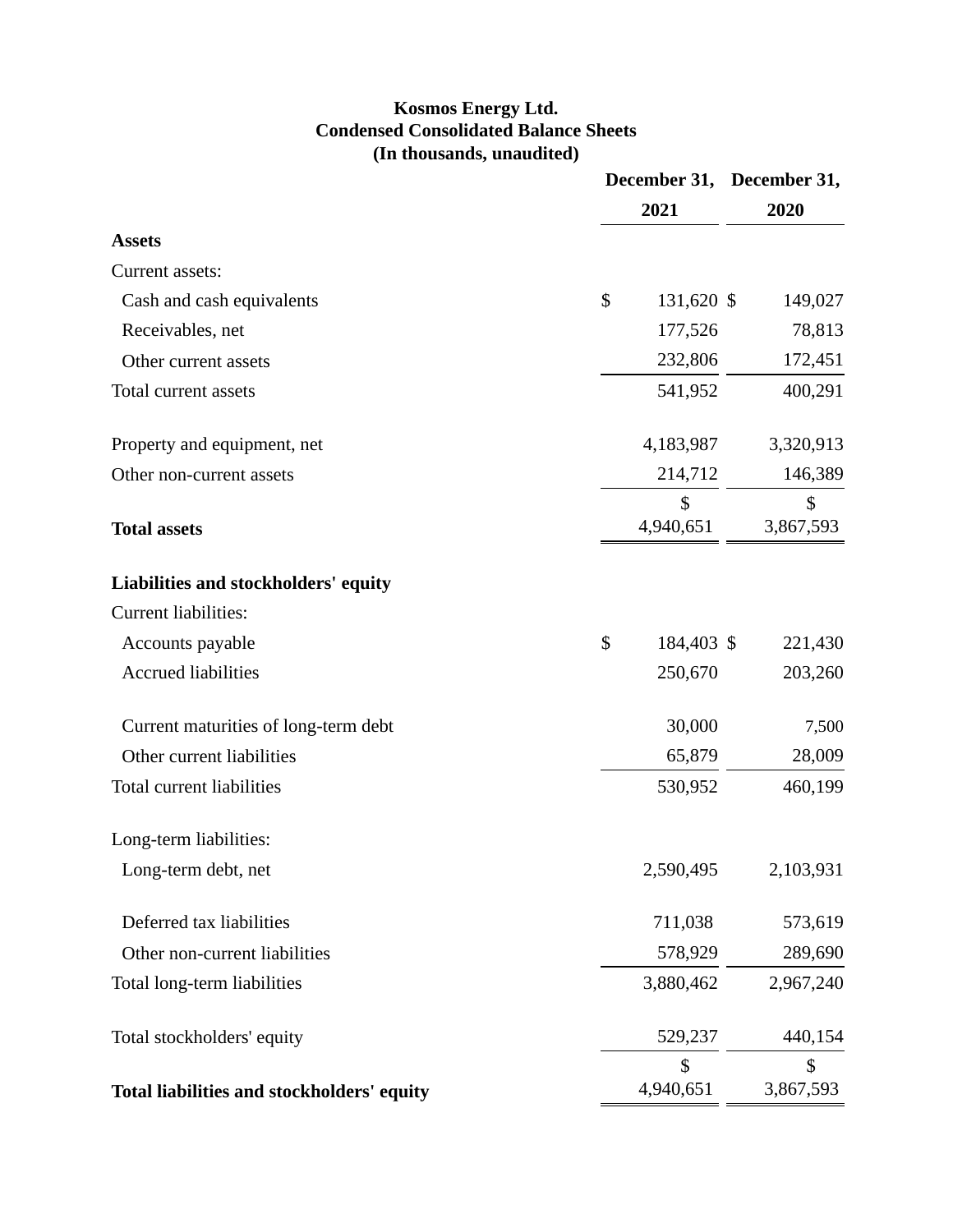# **Kosmos Energy Ltd. Condensed Consolidated Statements of Cash Flow (In thousands, unaudited)**

|                                                                                             | <b>Three Months Ended</b> |            | <b>Years Ended</b> |                           |  |
|---------------------------------------------------------------------------------------------|---------------------------|------------|--------------------|---------------------------|--|
|                                                                                             | December 31,              |            | December 31,       |                           |  |
|                                                                                             | 2021                      | 2020       | 2021               | 2020                      |  |
| <b>Operating activities:</b>                                                                |                           |            |                    |                           |  |
|                                                                                             | $\mathcal{S}$             | \$         |                    |                           |  |
| Net income (loss)                                                                           | 98,716                    | 7,956      | \$                 | $(77,836)$ \$ $(411,586)$ |  |
| Adjustments to reconcile net income (loss) to net<br>cash provided by operating activities: |                           |            |                    |                           |  |
| Depletion, depreciation and amortization                                                    |                           |            |                    |                           |  |
| (including deferred financing costs)                                                        | 177,397                   | 162,089    | 477,801            | 495,209                   |  |
| Deferred income taxes                                                                       | (808)                     | (46,302)   | (69, 174)          | (42, 587)                 |  |
| Unsuccessful well costs and leasehold<br>impairments                                        | 2,047                     | (1,181)    | 18,819             | 23,157                    |  |
|                                                                                             |                           |            |                    |                           |  |
| Impairment of long-lived assets                                                             |                           | 3,139      |                    | 153,959                   |  |
| Change in fair value of derivatives                                                         | 18,416                    | 54,956     | 277,705            | 22,800                    |  |
| Cash settlements on derivatives, $net(1)$                                                   | (81,512)                  | (27, 848)  | (231,767)          | (10, 944)                 |  |
| Equity-based compensation                                                                   | 7,640                     | 6,314      | 31,651             | 32,706                    |  |
| Gain on sale of assets                                                                      | $\overline{\phantom{a}}$  | (92, 163)  | (1, 564)           | (92, 163)                 |  |
| Loss on extinguishment of debt                                                              | 4,402                     | 9          | 19,625             | 2,902                     |  |
| Other                                                                                       | (775)                     | 9,249      | (3,538)            | 15,922                    |  |
| Changes in assets and liabilities:                                                          |                           |            |                    |                           |  |
| Net changes in working capital                                                              | 4,980                     | 99,270     | (67, 378)          | 6,770                     |  |
| Net cash provided by operating activities                                                   | 230,503                   | 175,488    | 374,344            | 196,145                   |  |
| <b>Investing activities</b>                                                                 |                           |            |                    |                           |  |
| Oil and gas assets                                                                          | (94, 781)                 | (162, 330) | (472, 631)         | (379, 593)                |  |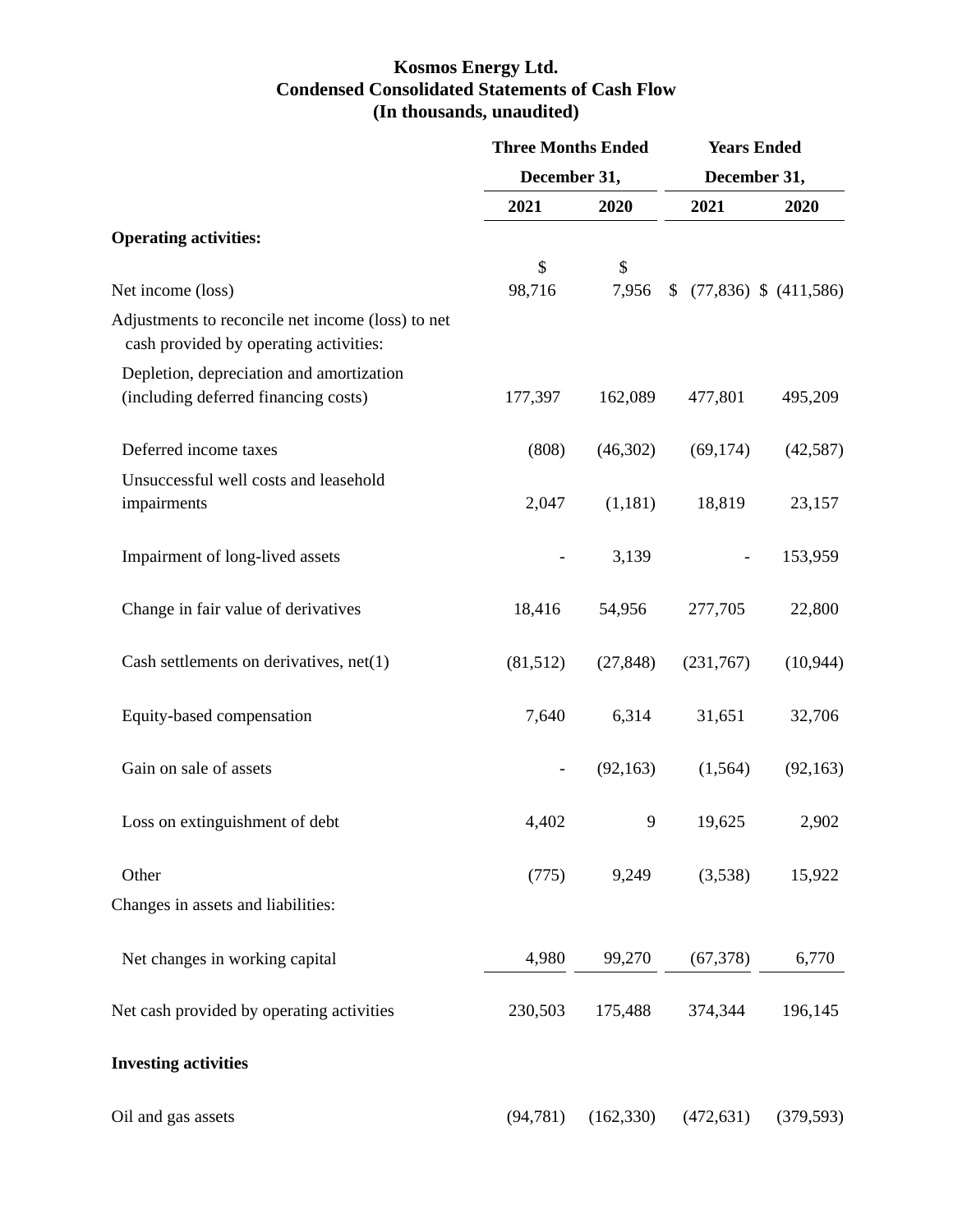| Acquisition of oil and gas properties                                    | (465, 367) |                          | (465, 367)    |            |
|--------------------------------------------------------------------------|------------|--------------------------|---------------|------------|
| Proceeds on sale of assets                                               | 1,027      | 97,405                   | 6,354         | 99,118     |
| Notes receivable from partners                                           | (21)       | (11, 538)                | (41, 733)     | (65, 112)  |
| Net cash used in investing activities                                    | (559, 142) | (76, 463)                | (973, 377)    | (345, 587) |
| <b>Financing activities:</b>                                             |            |                          |               |            |
| Borrowings on long-term debt                                             | 475,000    |                          | 725,000       | 300,000    |
| Payments on long-term debt                                               | (650,000)  | (250,000)                | (1,050,000)   | (250,000)  |
| Advances under production prepayment agreement                           |            |                          |               | 50,000     |
| Net proceeds from issuance of senior notes                               | 395,000    |                          | 839,375       |            |
| Redemption of senior secured notes                                       |            |                          |               |            |
| Purchase of treasury stock / tax withholdings                            |            |                          | (1,100)       | (4,947)    |
| Net proceeds from issuance of common stock                               | 136,006    | $\overline{\phantom{a}}$ | 136,006       |            |
| Dividends                                                                |            | (97)                     | (512)         | (19,271)   |
| Deferred financing costs                                                 | (7,313)    | (1, 352)                 | (24, 604)     | (5,922)    |
| Net cash provided by (used in) financing activities                      | 348,693    | (251, 449)               | 624,165       | 69,860     |
| Net increase (decrease) in cash, cash equivalents<br>and restricted cash | 20,054     | (152, 424)               | 25,132        | (79, 582)  |
| Cash, cash equivalents and restricted cash at<br>beginning of period     | 154,842    | 302,188                  | 149,764       | 229,346    |
| Cash, cash equivalents and restricted cash at end of<br>period           | \$         | 174,896 \$ 149,764       | $$174,896$ \$ | 149,764    |
|                                                                          |            |                          |               |            |

<sup>(1)</sup> Cash settlements on commodity hedges were \$(81.5) million and \$(25.5) million for the three months ended December 31, 2021 and 2020, respectively, and \$(224.4) million and \$(2.7) million for the years ended December 31, 2021 and 2020, respectively.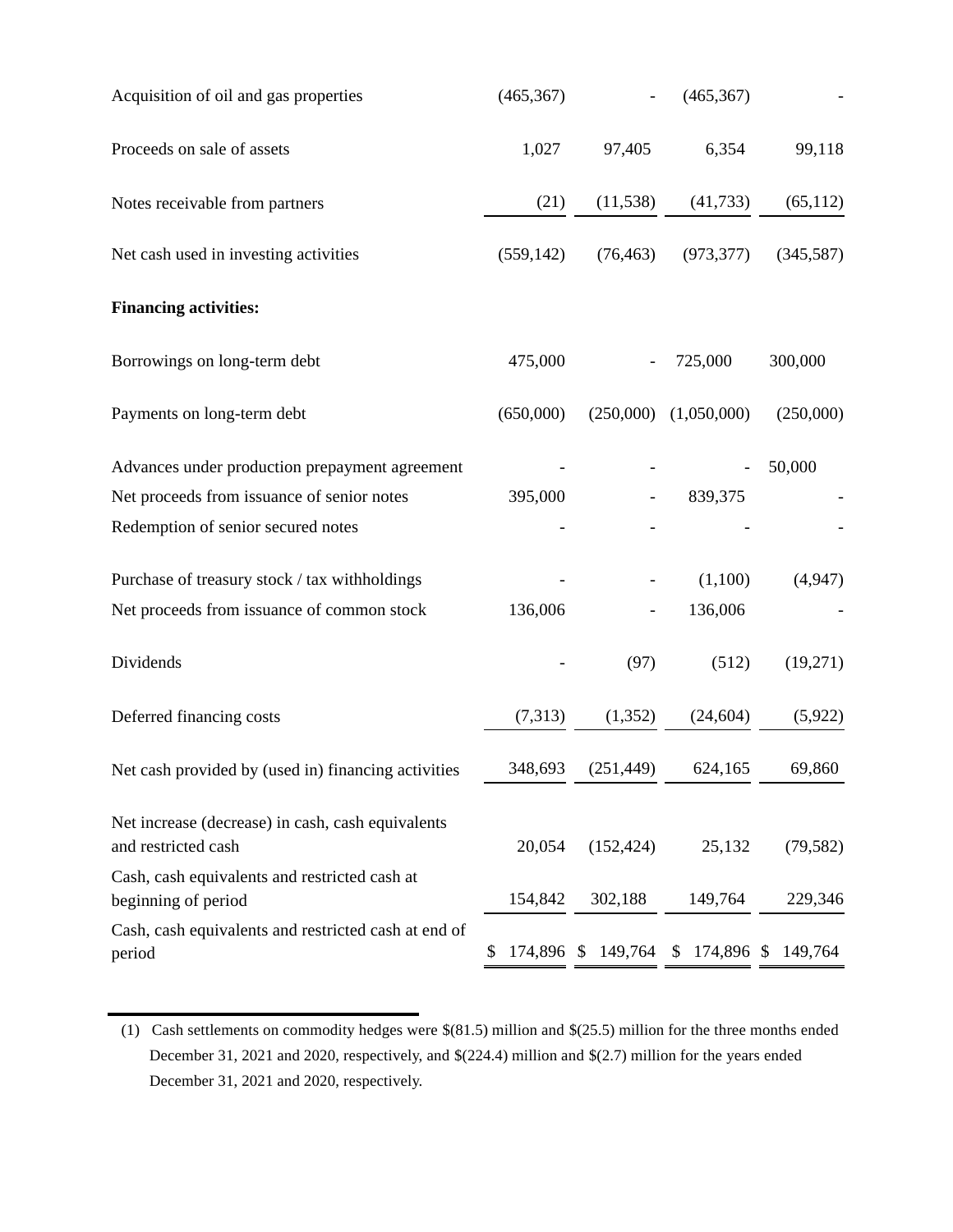# **Kosmos Energy Ltd. EBITDAX (In thousands, unaudited)**

|                                           | Three months ended   |                      | Years ended          |                          |  |
|-------------------------------------------|----------------------|----------------------|----------------------|--------------------------|--|
|                                           | December 31,<br>2021 | December 31,<br>2020 | December 31,<br>2021 | December 31,<br>2020     |  |
| Net income (loss)                         | \$<br>98,716         | \$<br>7,956          | \$<br>(77, 836)      | \$<br>(411, 586)         |  |
| <b>Exploration</b> expenses               | 23,930               | 10,323               | 65,382               | 84,616                   |  |
| Facilities insurance modifications, net   | (5,081)              | 2,606                | (1,586)              | 13,161                   |  |
| Depletion, depreciation and amortization  | 174,605              | 159,472              | 467,221              | 485,862                  |  |
| Impairment of long-lived assets           |                      | 3,139                |                      | 153,959                  |  |
| Equity-based compensation                 | 7,640                | 6,314                | 31,651               | 32,706                   |  |
| Derivatives, net                          | 17,579               | 51,956               | 270,185              | 17,180                   |  |
| Cash settlements on commodity derivatives | (81,529)             | (25,526)             | (224, 421)           | (2,715)                  |  |
| Restructuring and other                   | 2,811                | 10,208               | 3,823                | 29,167                   |  |
| Other, net                                | 6,297                | 4,743                | 6,288                | 10,215                   |  |
| Gain on sale of assets                    |                      | (92, 163)            | (1,564)              | (92, 163)                |  |
| Interest and other financing costs, net   | 37,644               | 26,617               | 128,371              | 109,794                  |  |
| Income tax expense (benefit)              | 57,073               | (24, 219)            | 34,456               | (5,209)                  |  |
| <b>EBITDAX</b>                            | 339,685              | \$<br>141,426        | \$<br>701,970        | $\mathsf{\$}$<br>424,987 |  |
| Acquired Ghana Interest EBITDAX(1)        |                      |                      | 267,166              |                          |  |
| Pro Forma EBITDAX                         |                      |                      | \$<br>969,136        |                          |  |

(1) Twelve Months Ended December 31, 2021 EBITDAX for the Acquired Ghana Interest of \$267.2 million is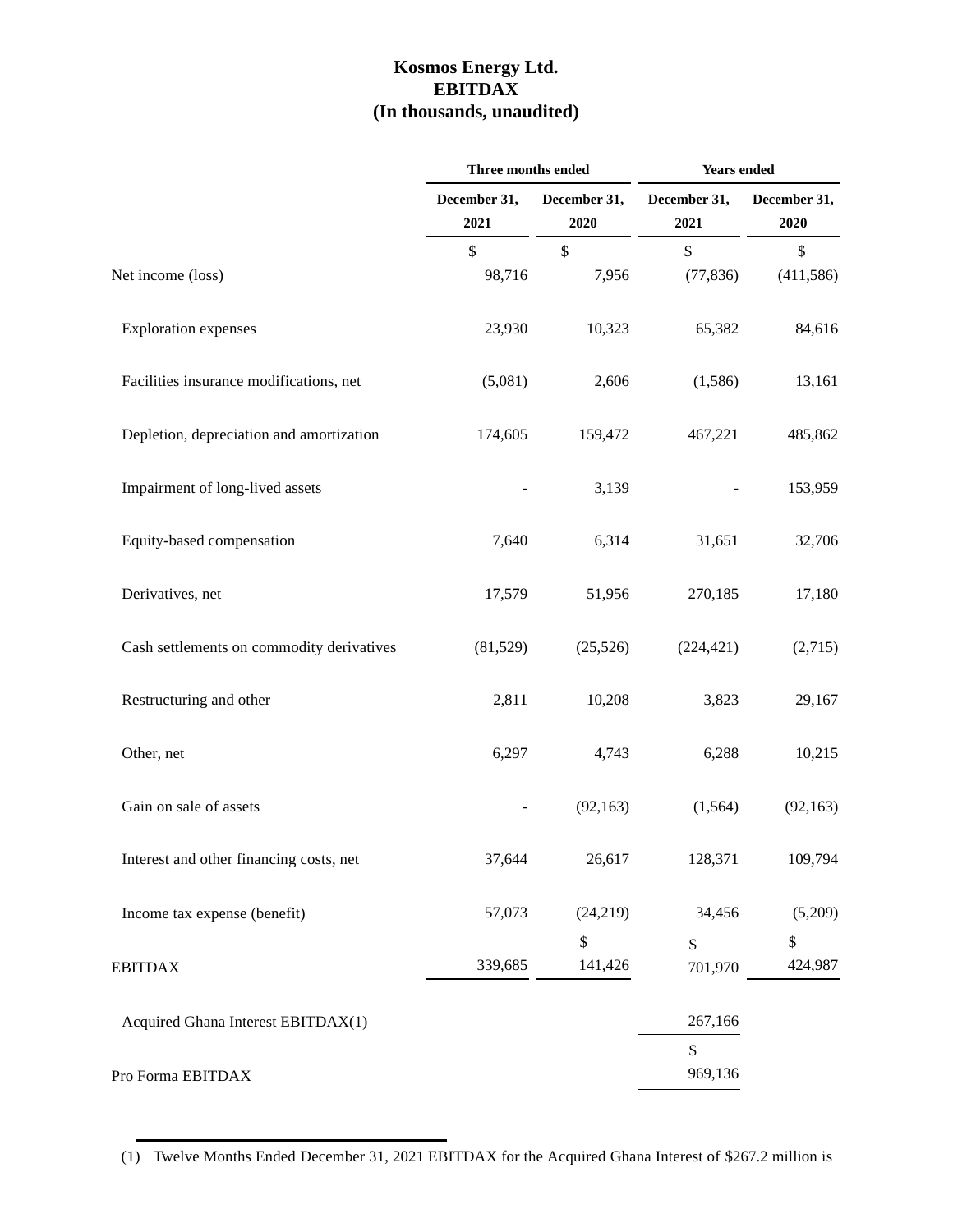comprised of Revenues of \$332.3 million less direct operating expenses of \$65.1 million for the acquired properties. Consistent with the definition of EBITDAX, \$1.9 million of Facilities insurance modifications, net has been excluded from the results to present the Acquired Ghana Interests Twelve Months Ended December 31, 2021 EBITDAX. The results are presented on the accrual basis of accounting, however as the acquired properties were not accounted for or operated as a separate segment, division, or entity, complete financial statements under U.S. generally accepted accounting principles are not available or practicable to produce. The results are not intended to be a complete presentation of the results of operations of the acquired properties and may not be representative of future operations as they do not include general and administrative expenses; interest expense; depreciation, depletion, and amortization; provision for income taxes; and certain other revenues and expenses not directly associated with revenues from the sale of crude oil.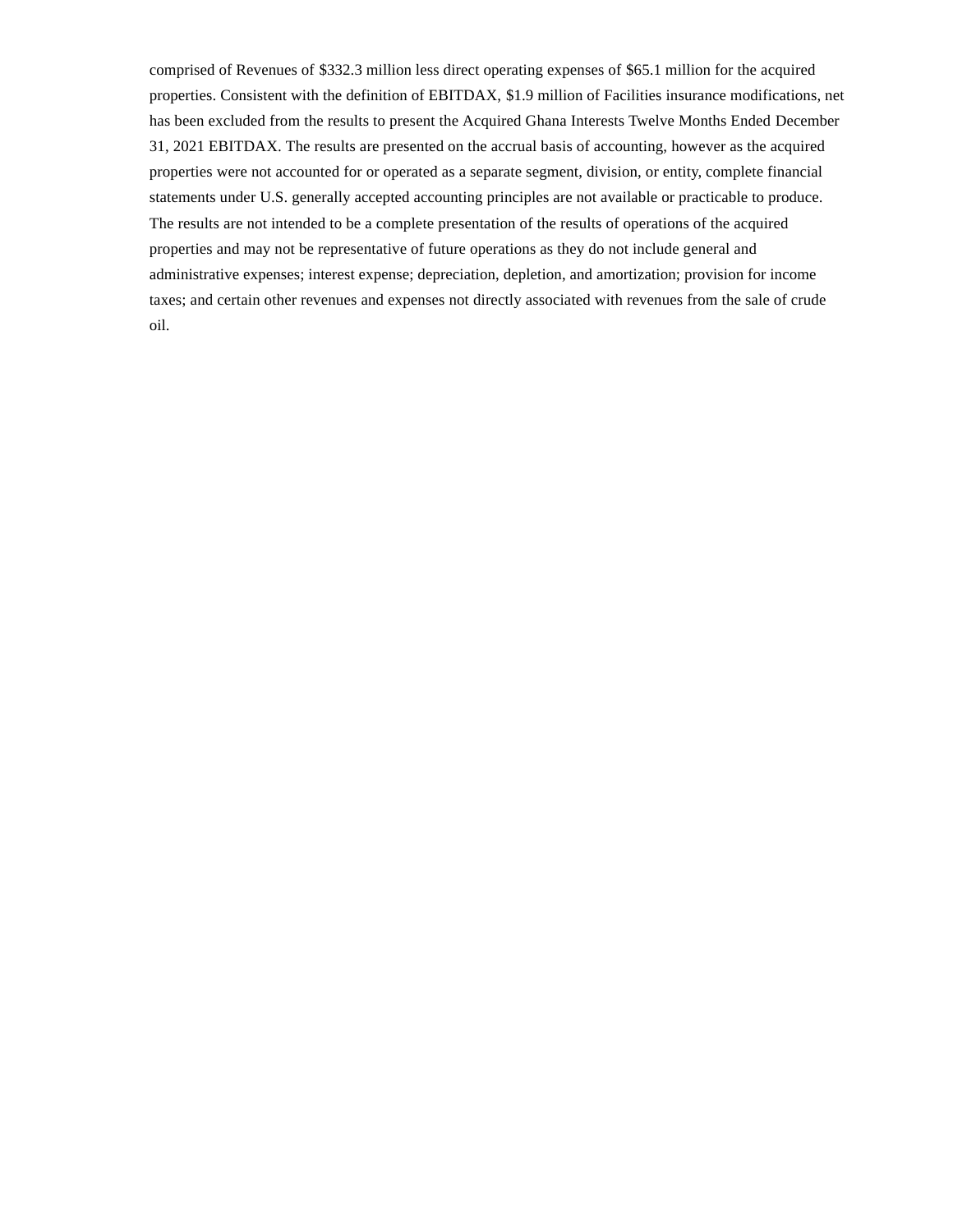### **Kosmos Energy Ltd. Adjusted Net Income (Loss) (In thousands, except per share amounts, unaudited)**

|                                                             | <b>Three Months Ended</b> |             | <b>Years Ended</b><br>December 31, |                  |  |
|-------------------------------------------------------------|---------------------------|-------------|------------------------------------|------------------|--|
|                                                             | December 31,              |             |                                    |                  |  |
|                                                             | 2021                      | 2020        | 2021                               | 2020             |  |
| Net income (loss)                                           | \$<br>98,716              | \$<br>7,956 | \$<br>(77, 836)                    | \$<br>(411, 586) |  |
| Derivatives, net                                            | 17,579                    | 51,956      | 270,185                            | 17,180           |  |
| Cash settlements on commodity derivatives                   | (81,529)                  | (25, 526)   | (224, 421)                         | (2,715)          |  |
| Gain on sale of assets                                      |                           | (92, 163)   | (1, 564)                           | (92, 163)        |  |
| Facilities insurance modifications, net                     | (5,081)                   | 2,606       | (1,586)                            | 13,161           |  |
| Impairment of long-lived assets                             |                           | 3,139       |                                    | 153,959          |  |
| Restructuring and other                                     | 2,811                     | 10,208      | 3,823                              | 29,167           |  |
| Other, net                                                  | 6,310                     | 4,743       | 6,102                              | 10,215           |  |
| Loss on extinguishment of debt                              | 4,402                     | 9           | 19,625                             | 2,902            |  |
| Total selected items before tax                             | (55,508)                  | (45,028)    | 72,164                             | 131,706          |  |
| Income tax expense (benefit) on<br>adjustments(1)           | 17,716                    | (12,056)    | (19, 829)                          | (6,288)          |  |
| Impact of valuation adjustments and U.S. tax<br>law changes | 556                       |             | 556                                | 26,001           |  |
| Adjusted net income (loss)                                  | \$<br>61,480              | (49, 128)   | (24, 945)                          | (260, 167)       |  |
| Net income (loss) per diluted share                         | \$<br>$0.22 \text{ }$ \$  | 0.02        | \$<br>(0.19)                       | \$<br>(1.02)     |  |
| Derivatives, net                                            | 0.04                      | 0.13        | 0.65                               | 0.04             |  |
| Cash settlements on commodity derivatives                   | (0.18)                    | (0.06)      | (0.54)                             | (0.01)           |  |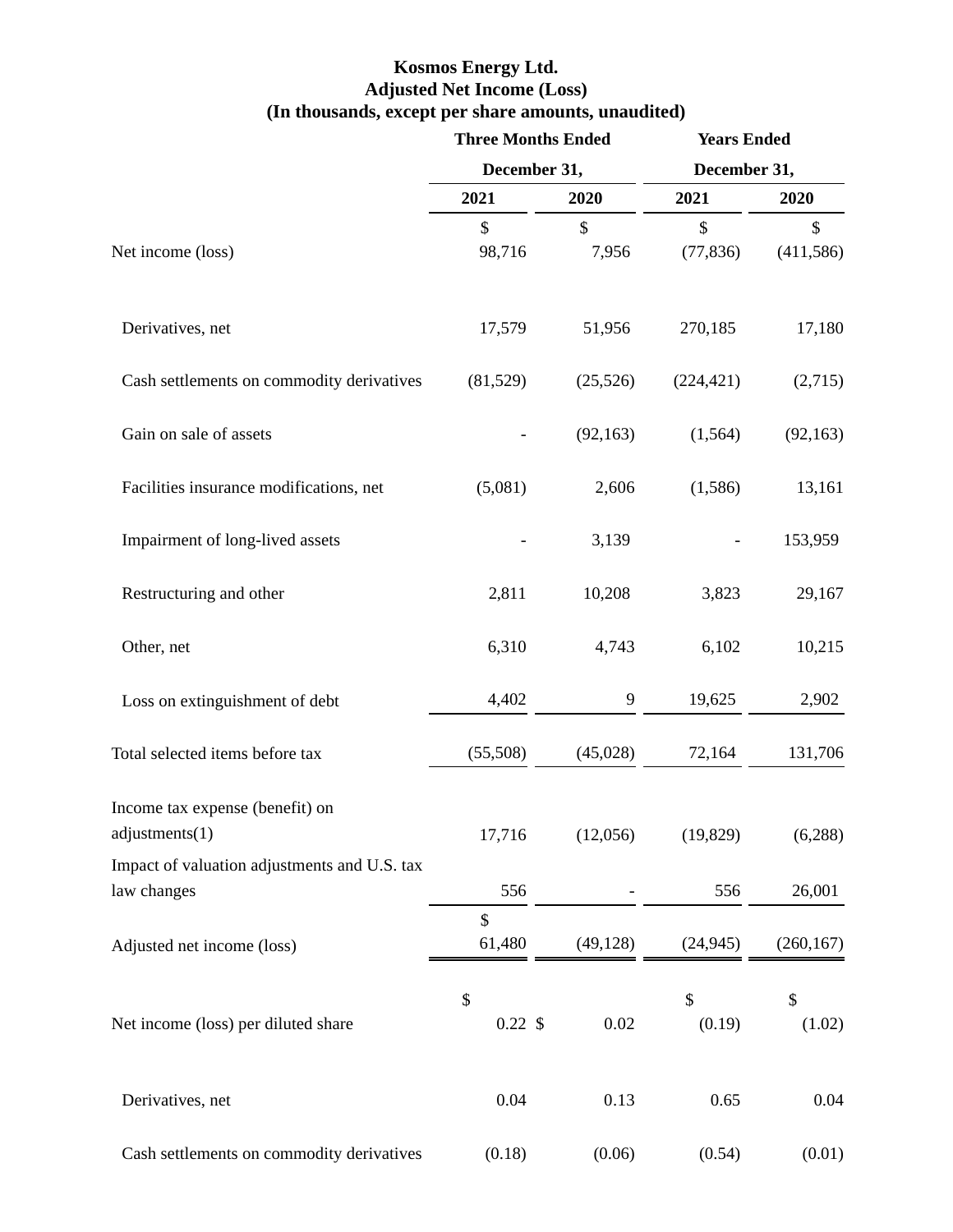| Gain on sale of assets                                      |            | (0.23)                  |                         | (0.23)                  |
|-------------------------------------------------------------|------------|-------------------------|-------------------------|-------------------------|
| Facilities insurance modifications, net                     | (0.01)     | 0.01                    |                         | 0.03                    |
| Impairment of long-lived assets                             |            | 0.01                    |                         | 0.38                    |
| Restructuring and other                                     | 0.01       | 0.02                    | 0.01                    | 0.08                    |
| Other, net                                                  | 0.01       | 0.01                    | 0.01                    | 0.03                    |
| Loss on extinguishment of debt                              | 0.01       |                         | 0.05                    | 0.01                    |
| Total selected items before tax                             | (0.12)     | (0.11)                  | 0.18                    | 0.33                    |
| Income tax expense (benefit) on<br>adjustments(1)           | 0.03       | (0.03)                  | (0.05)                  | (0.01)                  |
| Impact of valuation adjustments and U.S. tax<br>law changes |            |                         |                         | 0.06                    |
| Adjusted net income (loss) per diluted share                | \$<br>0.13 | $\mathcal{S}$<br>(0.12) | $\mathcal{S}$<br>(0.06) | $\mathcal{S}$<br>(0.64) |
| Weighted average number of diluted shares                   | 456,557    | 406,388                 | 416,943                 | 405,212                 |

(1) Income tax expense is calculated at the statutory rate in which such item(s) reside. Statutory rates for the U.S. and Ghana/Equatorial Guinea are 21% and 35%, respectively.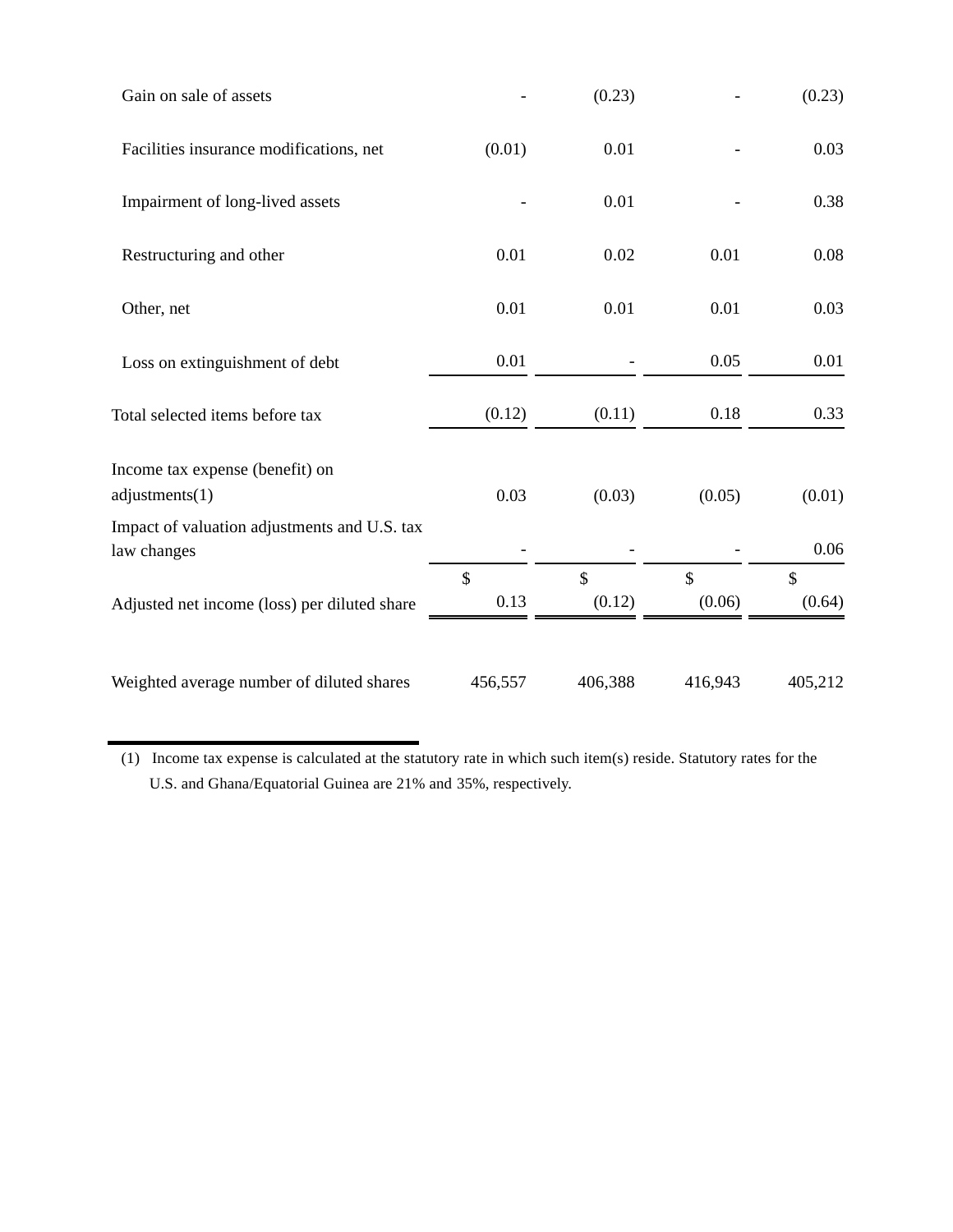# **Kosmos Energy Ltd. Free Cash Flow (In thousands, unaudited)**

|                                                         | <b>Three Months</b><br><b>Ended</b> |              |                               | <b>Years Ended</b> |  |
|---------------------------------------------------------|-------------------------------------|--------------|-------------------------------|--------------------|--|
|                                                         |                                     | December 31, |                               | December 31,       |  |
|                                                         | 2021                                | 2020         | 2021                          | 2020               |  |
| <b>Reconciliation of free cash flow:</b>                |                                     |              |                               |                    |  |
|                                                         | \$                                  |              |                               |                    |  |
| Net cash provided by operating activities               | 230,503 \$                          |              | 175,488 \$ 374,344 \$ 196,145 |                    |  |
| Net cash used for oil and gas assets - base<br>business | (79,680)                            | (46,529)     | (267,072)                     | (235, 426)         |  |
| Base business free cash flow                            | 150,823                             | 128,959      | 107,272                       | (39, 281)          |  |
| Net cash used for oil and gas assets -                  |                                     |              |                               |                    |  |
| Mauritania/Senegal                                      | (15,101)                            | (115,801)    | (205, 559)                    | (144, 167)         |  |
|                                                         | \$                                  |              | \$                            | $\mathcal{S}$      |  |
| Free cash flow $(1)$                                    | 135,722 \$                          | 13,158       | (98, 287)                     | (183, 448)         |  |

<sup>(1)</sup> Commencing in the fourth quarter of 2021, the Company refined its definition of free cash flow to exclude non-recurring activity such as acquisitions, divestitures and NOC financing that may affect the comparability of results in order to better reflect cash flow of the underlying business, consistent with general industry practice.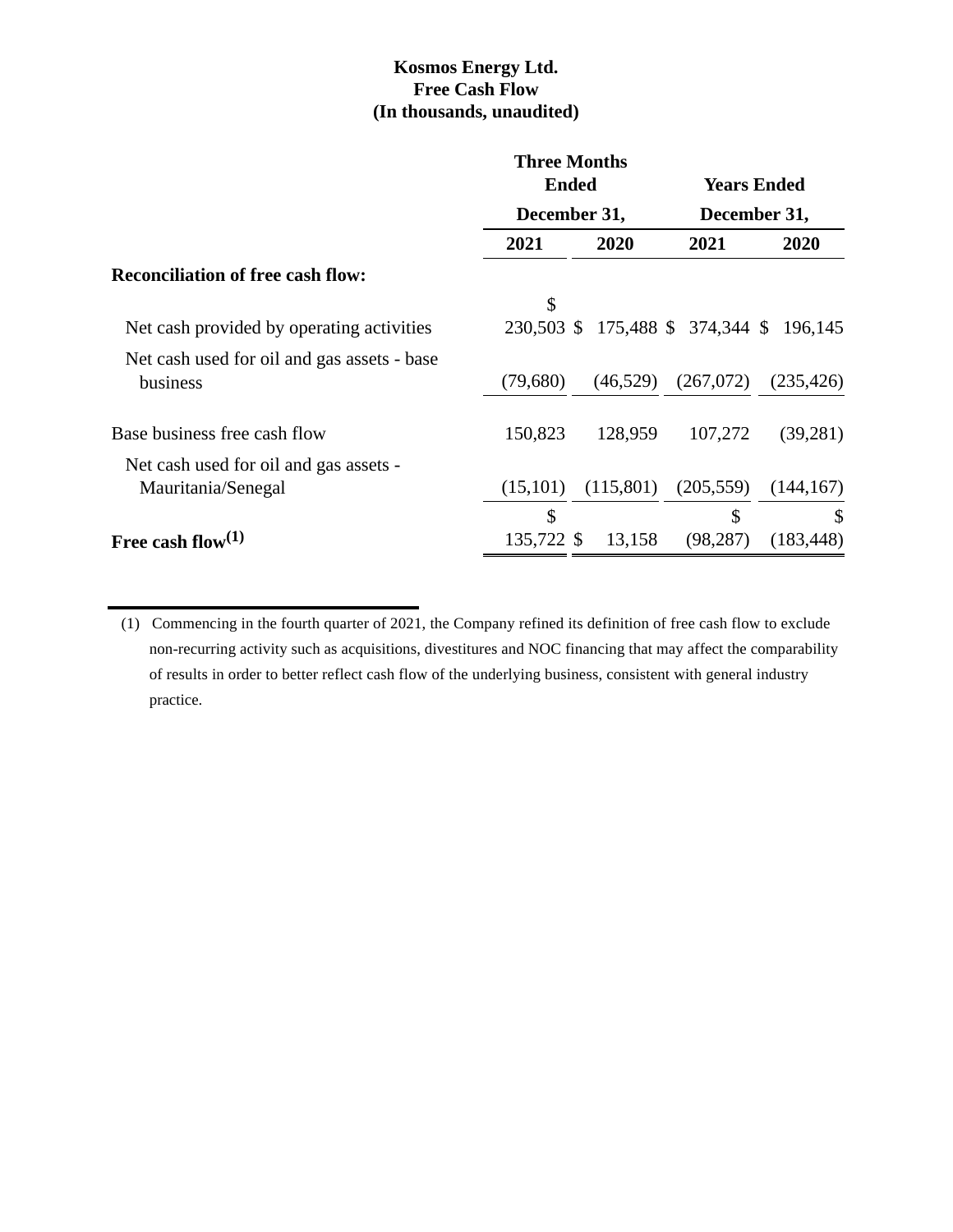### **Operational Summary (In thousands, except barrel and per barrel data, unaudited)**

|                                           | <b>Three Months Ended</b> |                          | <b>Years Ended</b> |               |  |
|-------------------------------------------|---------------------------|--------------------------|--------------------|---------------|--|
|                                           | December 31,              |                          | December 31,       |               |  |
|                                           | 2021(2)                   | 2020                     | 2021(2)            | 2020          |  |
| <b>Net Volume Sold</b>                    |                           |                          |                    |               |  |
| Oil (MMBbl)                               | 7.176                     | 6.170                    | 18.525             | 20.531        |  |
| Gas (MMcf)                                | 1.280                     | 1.416                    | 4.904              | 5.867         |  |
| NGL (MMBbl)                               | 0.142                     | 0.146                    | 0.508              | 0.602         |  |
| Total (MMBoe)                             | 7.531                     | 6.552                    | 19.850             | 22.111        |  |
| Total (Boepd)                             | 81.862                    | 71.217                   | 54.384             | 60.412        |  |
| Revenue                                   |                           |                          |                    |               |  |
| Oil sales                                 | \$<br>561,196             | $\$$<br>268,777          | \$<br>1,298,577    | \$<br>786,159 |  |
| Gas sales                                 | 6,171                     | 3,560                    | 18,898             | 11,706        |  |
| NGL sales                                 | 5,191                     | 1,816                    | 14,538             | 6,168         |  |
| Total sales                               | 572,558                   | 274,153                  | 1,332,013          | 804,033       |  |
| Cash settlements on commodity derivatives | (81, 529)                 | (25, 526)                | (224, 421)         | (2,715)       |  |
|                                           | \$                        | $\mathcal{S}$            | $\mathsf{\$}$      | \$            |  |
| Realized revenue                          | 491,029                   | 248,627                  | 1,107,592          | 801,318       |  |
| <b>Oil and Gas Production Costs</b>       | \$<br>134,135             | $\mathcal{S}$<br>103,850 | \$<br>346,006      | \$<br>338,477 |  |
| <b>Sales per Bbl/Mcf/Boe</b>              |                           |                          |                    |               |  |
|                                           | $\boldsymbol{\mathsf{S}}$ | $\mathcal{S}$            | \$                 | $\mathcal{S}$ |  |
| Oil sales per Bbl                         | 78.20                     | 43.56                    | 70.10              | 38.29         |  |
| Gas sales per Mcf                         | 4.82                      | 2.51                     | 3.85               | 2.00          |  |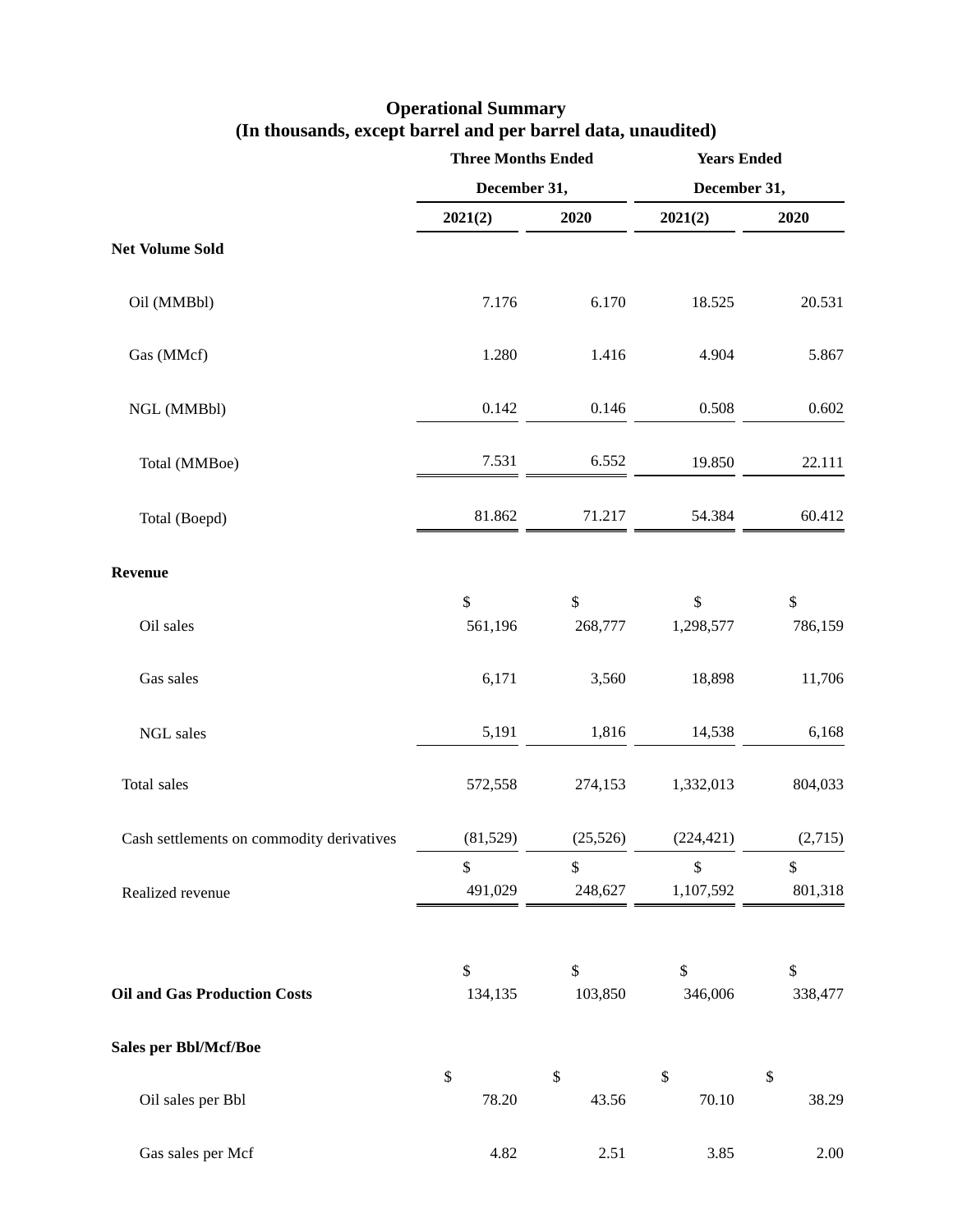| Oil and gas production costs per Boe                          | \$<br>17.81 | \$<br>15.85 | \$<br>17.44 | \$<br>15.31 |
|---------------------------------------------------------------|-------------|-------------|-------------|-------------|
| Realized revenue per Boe                                      | 65.20       | 37.95       | 55.80       | 36.24       |
| Cash settlements on commodity derivatives<br>per oil $Bbl(1)$ | (11.36)     | (4.14)      | (12.11)     | (0.13)      |
| Total sales per Boe                                           | 76.02       | 41.84       | 67.10       | 36.36       |
| NGL sales per Bbl                                             | 36.56       | 12.44       | 28.62       | 10.25       |

(1) Cash settlements on commodity derivatives are only related to Kosmos and are calculated on a per barrel basis using Kosmos' Net Oil Volumes Sold.

(2) Includes activity related to our acquisition of additional interests in Ghana commencing after the acquisition date.

Kosmos was underlifted by approximately 0.3 million barrels as of December 31, 2021.

# **Hedging Summary As of December 31, 2021(1) (Unaudited)**

**Weighted Average Price per Bbl**

|                          |                    |             | 70 T     |                 |                |  |
|--------------------------|--------------------|-------------|----------|-----------------|----------------|--|
|                          | <b>Index</b>       | <b>MBbl</b> | Floor(2) | <b>Sold Put</b> | <b>Ceiling</b> |  |
| 2022:                    |                    |             |          |                 |                |  |
| Three-way collars        | Dated Brent        | 4,500       | 56.67    | 43.33           | 76.91          |  |
| Three-way collars        | <b>NYMEX WTI</b>   | 1,000       | 65.00    | 50.00           | 85.00          |  |
| Two-way collars<br>2023: | Dated Brent        | 7,000       | 63.57    |                 | 84.29          |  |
|                          |                    |             |          |                 |                |  |
| Three-way collars        | <b>Dated Brent</b> | 2,000       | 65.00    | 47.50           | 95.25          |  |

<sup>(1)</sup> Please see the Company's filed 10-K for full disclosure on hedging material. Includes hedging position as of December 31, 2021 and hedges added since year-end.

<sup>(2) &</sup>quot;Floor" represents floor price for collars or swaps and strike price for purchased puts.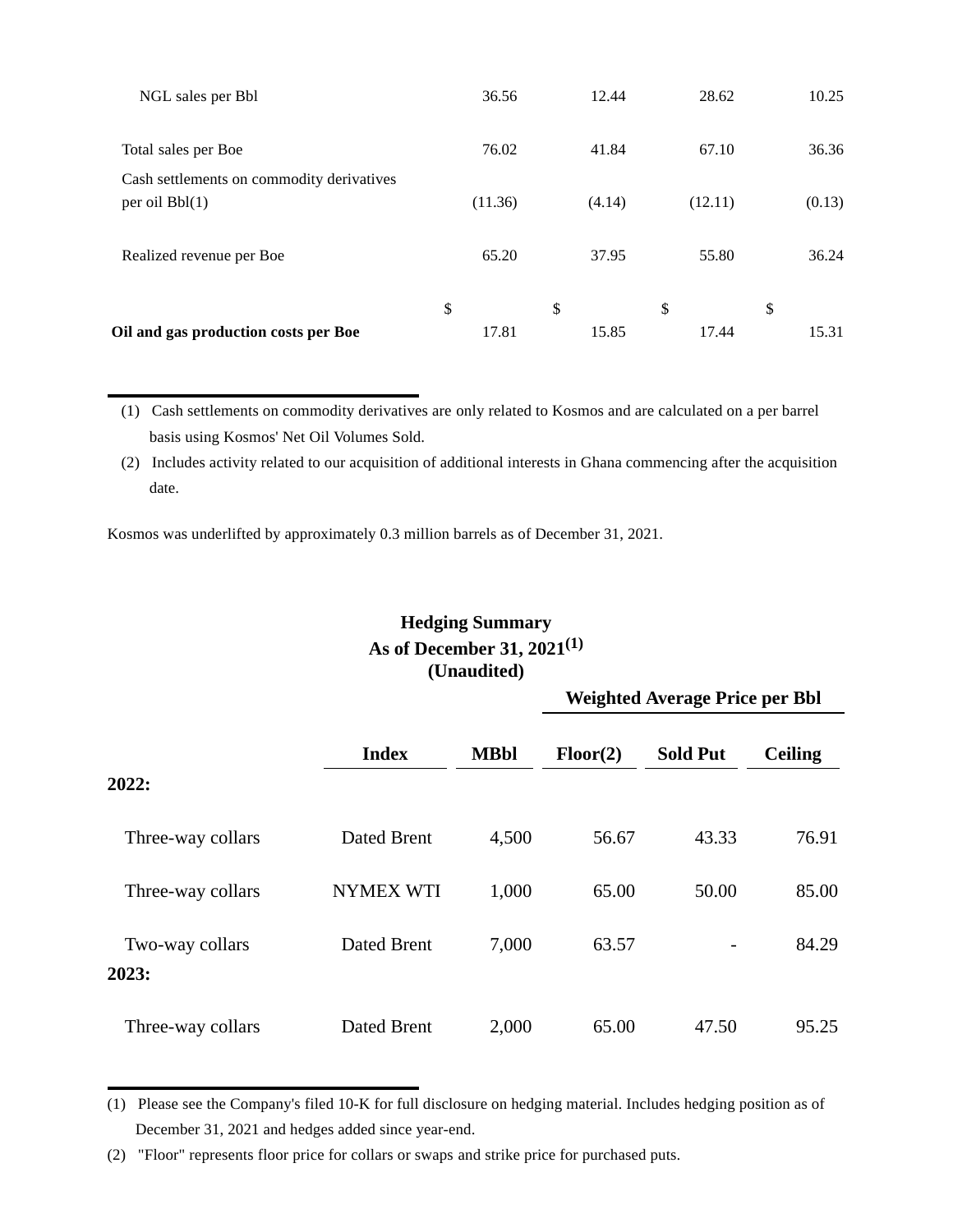Note: Excludes 1.6 MMBbls of sold (short) calls with a strike price of \$60.00 per Bbl in 2022.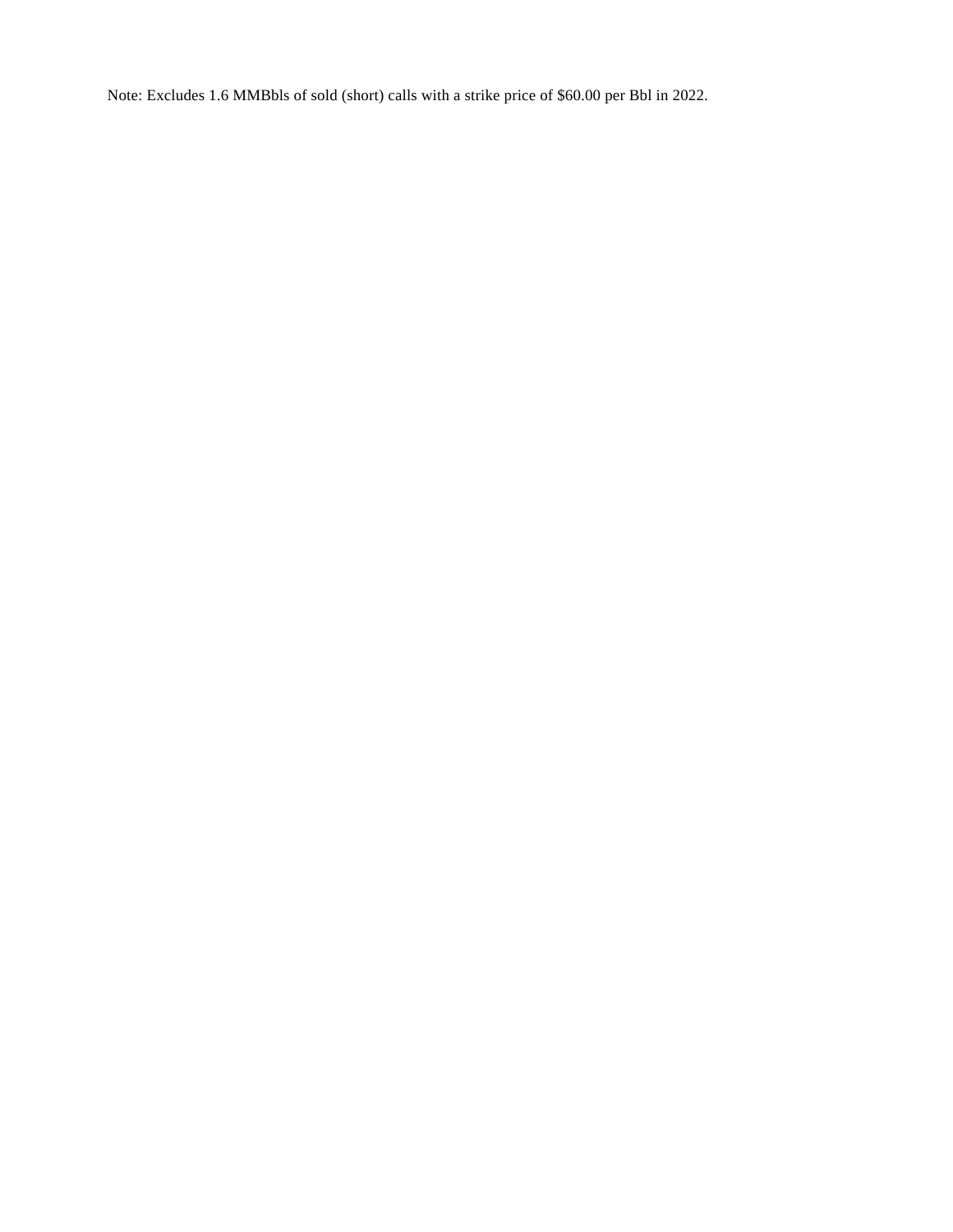|                            | 1Q2022                      | FY 2022 Guidance            |
|----------------------------|-----------------------------|-----------------------------|
| Production $(2,3)$         | 70,000 - 73,000 boe per day | 67,000 - 71,000 boe per day |
| Opex                       | $$18.00 - $20.00$ per boe   | \$16.00 - \$18.00 per boe   |
| DD&A                       | \$21.00 - \$23.00 per boe   |                             |
| $G&A(\sim65\%$ cash)       | $$24 - $26$ million         | \$90 - \$100 million        |
| <b>Exploration Expense</b> | $$5 - $10$ million          | $$45 - $55$ million         |
| Net Interest               | $~540$ million/quarter      |                             |
| Tax                        | \$10.00 - \$12.00 per boe   |                             |
| Capital Expenditure        | $\sim$ \$125 million        | $\sim$ \$700 million        |

### **2022 Guidance(1)**

*Note: Ghana / Equatorial Guinea revenue calculated by number of cargos.*

(1) Assumes no pre-emption.

<sup>(2) 1</sup>Q 2022 cargos forecast - Ghana: 4 cargos / Equatorial Guinea: 1 cargo. FY 2022 Ghana: 15 cargos / Equatorial Guinea 3.5 cargos. Average cargo size ~950,000 barrels of oil.

<sup>(3)</sup> U.S. Gulf of Mexico Production - 1Q 2022 forecast 18,500-19,500 boe per day. FY2022: 18,500-20,500 boe per day. Oil/Gas/NGL split for 2022: ~80%/~12%/~8%.